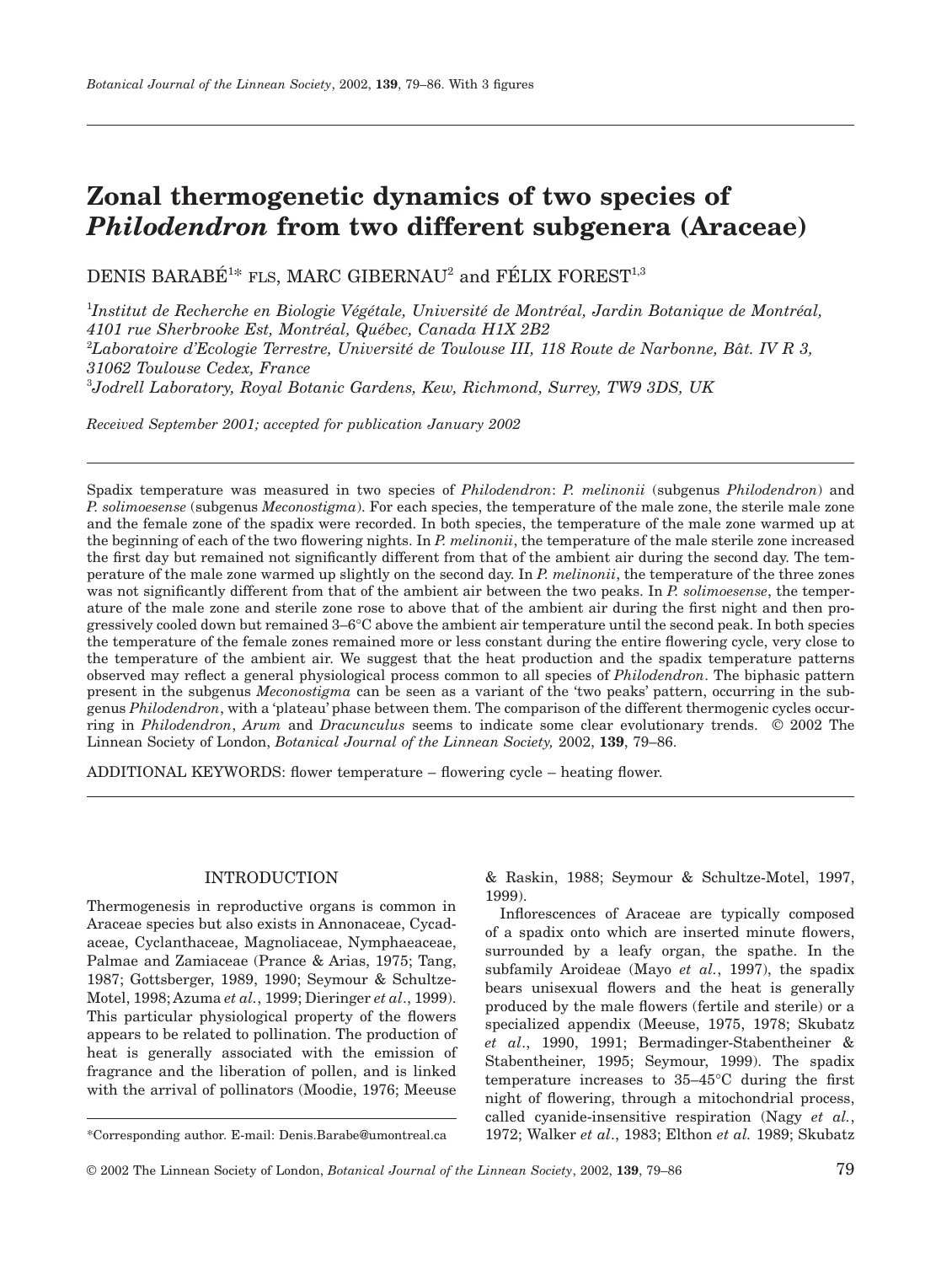*et al*., 1990). Uncoupling protein is another mitochondrial factor involved in heat production (Laloi *et al*., 1997; Ito, 1999). The flowers of Araceae are interesting not only because they produce heat but also because they regulate their temperature by varying the rate of heat production inversely to the ambient air temperature (Knutson, 1974; Seymour *et al.*, 1983; Seymour & Schultze-Motel, 1998; Seymour, 1999).

Although numerous observations have been made on the production of heat by inflorescences of Araceae, data on spadix temperature measurements are scarce (Nagy *et al*., 1972; Knutson, 1972, 1974; Chen & Meeuse, 1975; Seymour *et al*., 1983; Young, 1986; Raskin *et al*., 1987; Skubatz *et al*., 1990, 1991; Bermadinger-Stabentheiner & Stabentheiner, 1995). In the genus *Philodendron (*over 500 species), such data are available for *P. selloum*, *P. bipinnatifidum*, and *P. solimoesense*, which belong to subgenus *Meconostigma* (Gottsberger & Amaral, 1984; Seymour, 1999; Gibernau & Barabé, 2000), and in the subgenus *Philodendron* for *P. acutatum*, *P. melinonii*, *P. pedatum, P. pterotum* and *P. squamiferum* (Barabé & Gibernau, 2000; Gibernau & Barabé, 2000; Gibernau *et al.*, 2000; Gibernau & Barabé, 2002).

The inflorescences of *Philodendron* constitute of female flowers in the lower part, male flowers in the upper part and sterile male flowers in the intermediate part. In previous studies, the temperature of the spadix was recorded either in the male zone (subgenus *Philodendron*) or the sterile zone (subgenus *Meconostigma*). This method does not allow the comparison of the thermogenetic cycle in the three floral zones of the spadix simultaneously. The use of a measurement on only one part was based on the hypothesis that heat was mainly produced by the male sterile zone in subgenus *Meconostigma* and the male zone in subgenus *Philodendron*. But is this hypothesis justified? Is there a difference in heat production between the three floral zones of the spadix? Is there a real qualitative difference in the thermogenetic cycle between the subgenera *Meconostigma* and *Philodendron*? To answer these questions, we present here a detailed functional comparison of spadix heat production in the three zones of the inflorescences of *P. melinonii* and *P. solimoesense*. This study will also compare the qualitative variations of heat production (i.e. thermogenetic pattern) between species of the subfamily Aroideae in an evolutionary perspective.

# MATERIAL AND METHODS

*Philodendron melinonii* Brongniart ex Regel (subgenus *Philodendron*, section *Philodendron*) is an epiphyte usually found growing below the tree canopy, but occasionally persists on logs or rocks. The inflorescences are situated at the base of the leaves in the middle of a mass of dried bracts. Although they have a long peduncle  $(9-10 \text{ cm})$ , only the upper half of the spathe (20–25cm long) emerges from the bract mass. The spathe is light pink-yellow below the constriction, white-pink on the back above it, and white-green around the opening. Some red spots (extra-floral nectaries) are present on the side opposite the spathe opening in two zones at the level of the constriction and on the top of the spathe. The spadix (13–15cm) is whitish and about a third shorter than the spathe. The female flowers occupy the lower portion (3–4cm) of the spadix, whereas the male flowers are located on its upper portion (7–8.5cm). In between, there is a short intermediate zone (2–3cm long) of sterile male flowers.

*Philodendron solimoesense* A. C. Smith belongs to the subgenus *Meconostigma*. This species is a hemiepiphyte or terrestrial on sandy soils. The spadices are white and their length varies between 23 and 29cm when open. The pistillate flowers occupy the lower portion (7–9cm) of the spadix, whereas the male flowers are located on the upper part (7–9cm) of the inflorescence. In the median portion of the spadix, there is a prominent intermediate zone (9–12cm) consisting of sterile male flowers (for further descriptions see Mayo, 1991; Barabé & Lacroix, 1999; Gibernau *et al*., 1999; Gibernau & Barabé, 2000).

This study was conducted in July 2000 in French Guiana. *P. solimoesense* was studied along National Road #1 (97 km). The plants used were originally hemi-epiphytic individuals growing on trees that were cut down during the construction of the road in 1989 (Gibernau *et al*., 1999). *Philodendron melinonii* was studied at Petit Saut dam (Kourou region). Data were recorded on individuals growing on a large rock situated on the lakeside of Petit Saut dam, one hundred metres away from the forest and on specimens cultivated on the ground at the Environmental Laboratory of Petit Saut.

*Philodendron* individuals were regularly monitored and the flowering cycle temperatures were recorded during inflorescence opening. The temperatures of three inflorescences, belonging to three differents plants, were measured for *P. melinoni*, as were five inflorescences of *P. solimoesense* belonging to five different plants. Temperatures of the different zones of the spadix and the ambient air were recorded every 10 min with two Digi-Sense DualLogR thermocouple thermometers (Fluke Corporation, Everett, WA). The two probes of one thermometer were inserted about 5 mm deep into the spadix in the middle of the fertile male zone and the sterile male zones. One probe of the second thermometer was inserted into the middle of the female zone. The second one was used to record the ambient air temperature.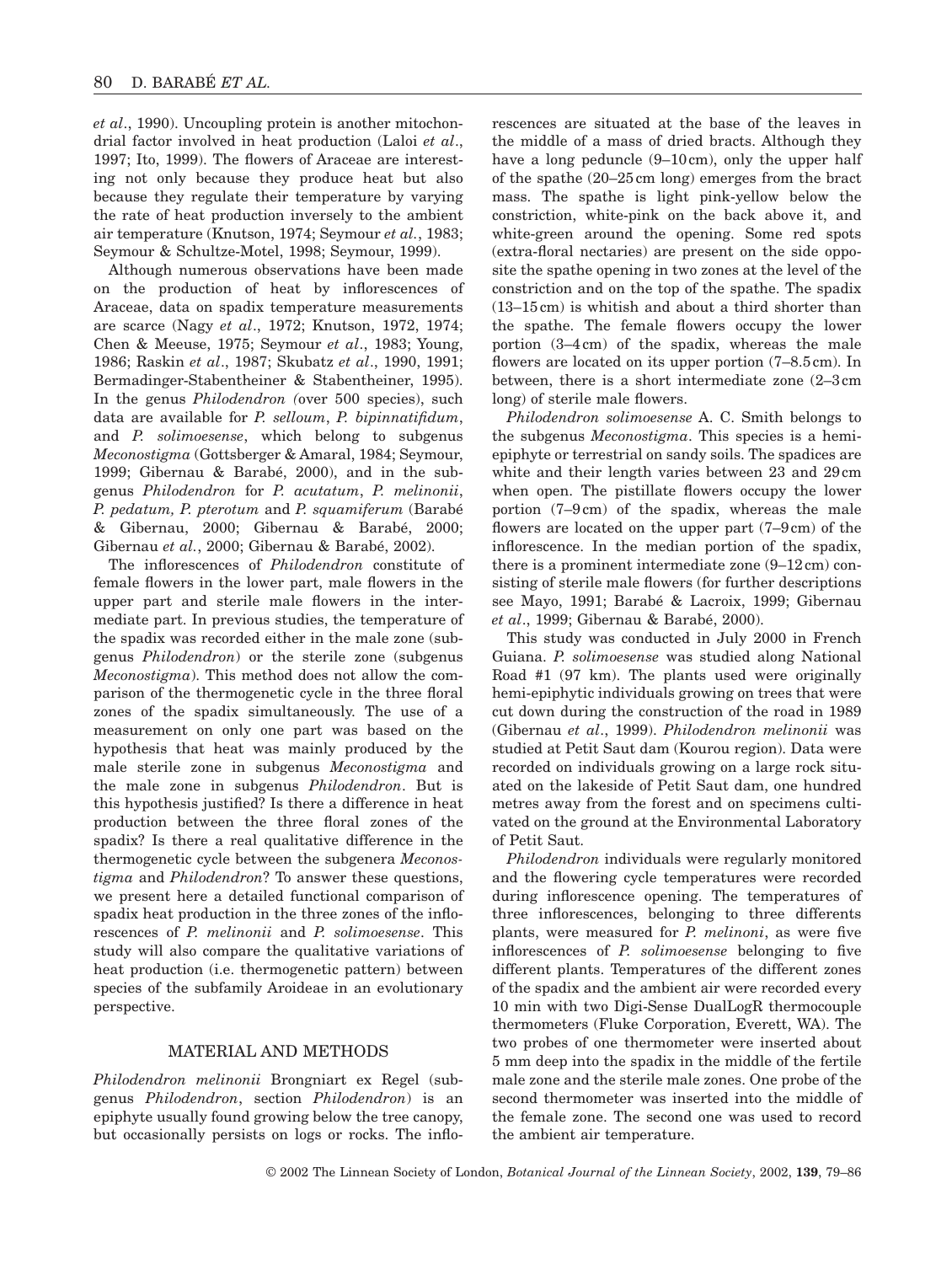# RESULTS

The flowering cycle of the two species follows mostly the same pattern as described previously (Gibernau *et al*., 1999, 2000; Gibernau & Barabé, 2000). Flowering appears to be asynchronous for the two species with inflorescences opening successively on the same individual. The flowering cycle was a two-day process: the spathe began to open in mid-morning or early afternoon of the first day of the flowering cycle. By the end of the afternoon, the spathe was wide open (1/2–2/3 of the spathe length), the spadix strongly protruding forward. At dusk, the spadix began to warm up and a distinctive odour emanated from the inflorescence. At this time, the stigmas were moist and appeared receptive.

During the second day of the flowering cycle, the spathe had closed slightly and only the upper part of the spathe was open  $(1/3-1/2)$  of the spathe length). In the afternoon, resin began to be produced by the inflorescence. In *P. solimoesense*, a brownish resin was secreted by the internal upper half of the spathe, as no resin canals are present in the spadix (Mayo, 1991; Barabé & Lacroix, 1999; Gibernau & Barabé, 2000). In *P. melinonii*, red resin was produced at the base of the male zone on the spadix (Gibernau *et al*., 2000). At dusk, the spathe closed by slowly folding around the spadix, from the base to the upper parts. At this time, the anthers released massive quantities of pollen that became sticky in contact with the resin covering the spathe and/or the spadix.

As the records were similar for individuals belonging to each species, only one temperature measurement is shown for each species (Figs 1, 2).

In *P. melinonii*, the temperature of the male zone peaked at 38.5°C (19h30) during the first evening. This temperature peak occurred between 18h00 and 21h20 (Fig. 1A). Later, the male zone temperature decreased to 25–27°C, close (2–3°C above) to ambient temperature. At the same time, the temperature of the intermediate zone increased and peaked at 32.5°C, while the female zone remained cool. The three zones of the spadix and ambient temperatures followed the same variations until late afternoon of the next day, but during the hottest hours of the day the inflorescence zones were cooler than the surrounding air. At dusk, while air temperature cooled down, the male zone temperature rose a second time to peak at 29°C. This second temperature increase peaked earlier than the previous night. On the second day, there was no significant temperature increase in the sterile male and female zones. Subsequently, the spadix temperature decreased to the ambient level as the spathe closed around the spadix.

When looking at the temperature differences between the inflorescence zones and the ambient air



**Figure 1.** A. Temperature curves (°C) of the male zone, the male sterile zone, the female zone, and the ambient air during two days of flowering for *P. melinonii*. B. Curves of differences in temperature (°C) between the male zone, the sterile male zone and the female zone, and the ambient air during two days of flowering for *P. melinonii*.

(Fig. 1B), the male flowers were 14°C warmer than the ambient air during the first peak and only 5.2°C during the second night. The sterile male flowers were 8°C warmer than the ambient air during only the first night. The temperature of the female flowers remained more or less constant within the floral chamber (about 1–2°C above the ambient air). On the afternoon of the second day during the hottest hours (13h00–15h30), the temperature differences of the three zones were negative indicating that the inflorescence, particularly the female and sterile zones, was cooler than the ambient air (Fig. 1B).

In the inflorescence of *P. solimoesense,* the temperature started to increase first in the male zone and peaked at 41°C (19h40), and later (20h30) in the sterile male zone at 37.2°C (Fig. 2A), while the female zone remained cool. Although the temperature of the male sterile zone increased considerably at the beginning of the first night, it remained, in general, below the temperature of the male zone. However, in two of the five specimens, the temperature of the sterile male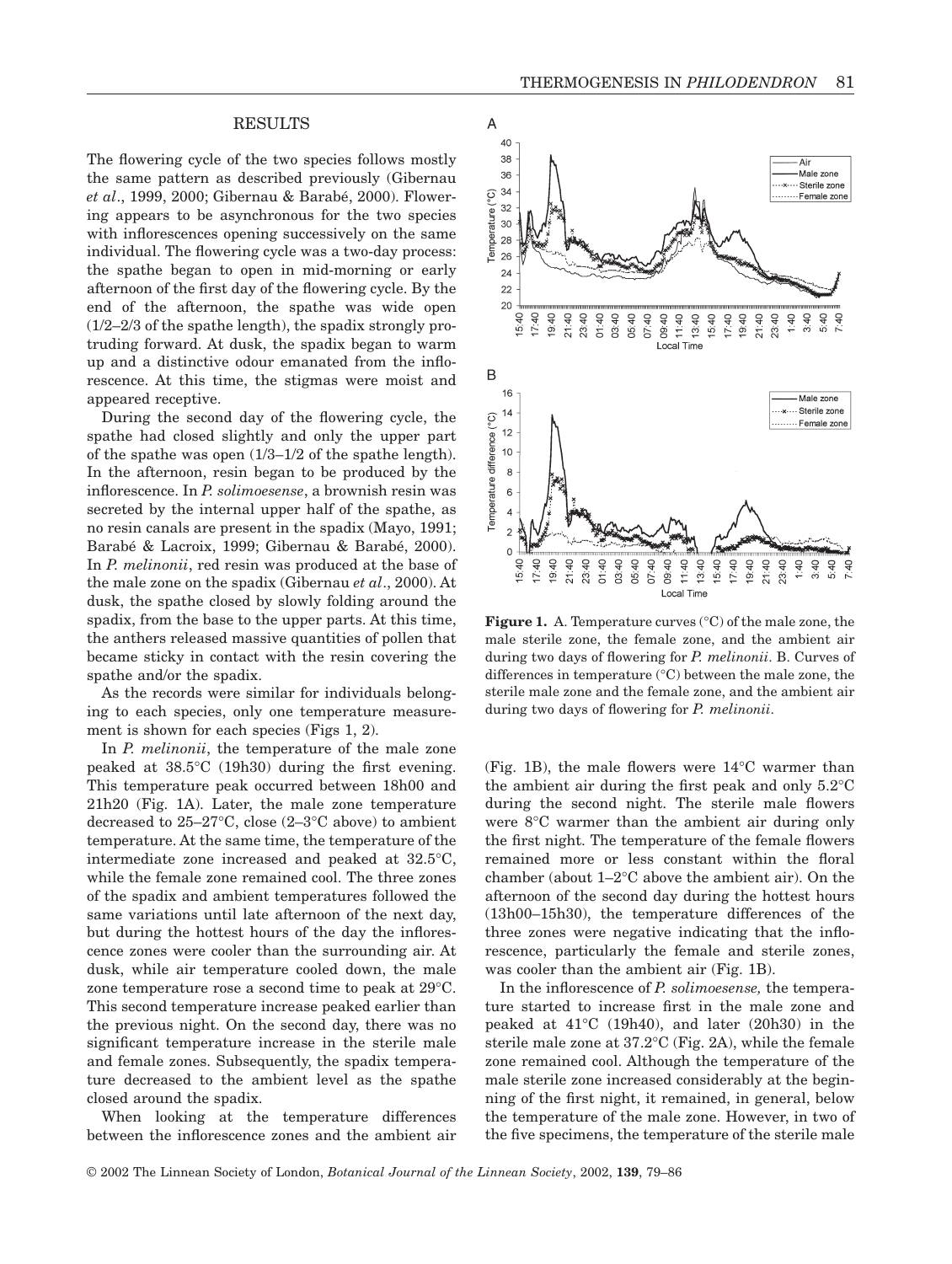

**Figure 2.** A. Temperature curves (°C) of the male zone, the sterile male zone, the female zone, and the ambient air during two days of flowering for *P. solimoesense*. B. Curves of differences in temperature (°C) between the male zone, the sterile male zone and the female zone, and the ambient air during two days of flowering for *P. solimoesense*. The fluctuations of temperature during the afternoon of the second day (13–17h) are due to the presence of frequent and intermittent rains.

zone was as great as that of the male zone at the beginning of the first night. This indicates a certain degree of variability in the quantitative expression of the thermogenetic cycle even if the qualitative patterns remain stable among samples. The inflorescence temperature peaked between 19h10 and 21h30 during the first night then it decreased slowly but remained clearly higher than the ambient air temperature. During the following day, the spadix temperature of male and sterile male zones followed ambient temperature variations but remained a few degrees higher except during the hottest hours of the day (13h30–17h00) when the temperatures were similar. The second night, the temperatures of the male and sterile male zones increased slightly (17h20–21h00) while the ambient air temperature dropped and peaked at 17h20 for the sterile male zone and later at 19h00 for the male zone (Fig. 2A).

When looking at the temperature differences between the inflorescence zones and the ambient air (Fig. 2B), the male flowers were 16.3°C warmer than the ambient air during the first peak at 19h40 and about 1 h later (20h30) the sterile male flowers peaked 12.8°C above the ambient air. The temperature of these two zones decreased slowly but remained 4–7°C higher than the ambient air temperature, the male zone was warmer than the sterile male zone (Fig. 2B). The difference in temperature was maintained until the second night (19h00) except during the hottest hours of the day (13h30–17h00), giving the illusion of a second temperature peak. The temperature of the sterile male zone dropped before (17h20) that of the male zone (19h00). Later (after 21h30), the spadix temperature of both zone returned to ambient levels as the spathe closed around the spadix. The temperature of the female flowers remained more or less constant within the floral chamber during the entire flowering cycle and was the coolest zone of the inflorescence (Fig. 2B).

When comparing the temperature differences between the spadix and the air for *P. melinonii* and *P. solimoesense*, two different temperature patterns are revealed (Figs 1B, 2B). For *P. melinonii* (subgenus *Philodendron*), two clear peaks appeared during two successive nights, and the rest of the time, there was a small or no difference between air and spadix temperatures (Fig. 1B). On the other hand, for *P. solimoesense* (subgenus *Meconostigma*), the inflorescence temperature peaked only one time during the first night and then progressively declined but remained about 7°C higher than the air during the second day (Fig. 2B) until the second night except during the hottest hours of the day. The sterile male zone followed the same pattern except that the temperature difference with the ambient air was less than in the male zone; hence, the temperature pattern may be more similar to a 'two-peaks' pattern.

#### DISCUSSION

Our results show that the amplitude modulation of the thermogenetic cycle remains stable within a species and seems to be independent of the external temperature. Early studies on aroids (Seymour, 1999; Barabé & Gibernau, 2000; Gibernau & Barabé, 2000) show that the qualitative pattern of heat production (one-, two- or three-phasic) is constant for a given species. There are local variations in the temperature of the spadix but they do not modify the thermogenetic cycle which depends on the increase of the spadix temperature in comparison with air temperature. The circadian thermogenetic rhythm is an intrinsic characteristic of a species, as it has been shown for *Philodendron melinonii* (Gibernau *et al*., 2000). There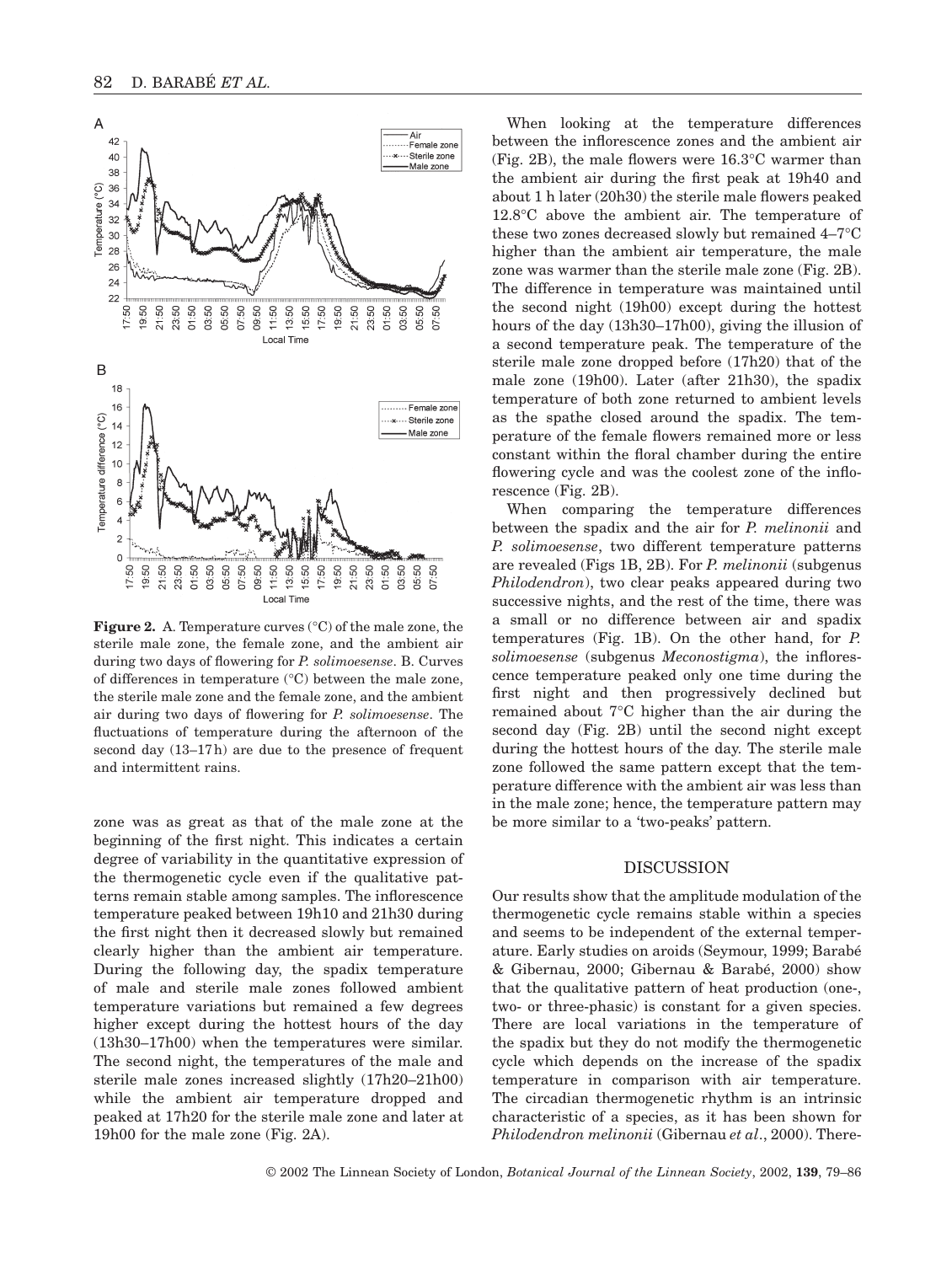fore, we can assume that the thermogenetic pattern is constant between individuals of the same species and constitutes an endogenous characteristic of the species. This regularity allows us to make comparisons between species.

In species from the subgenus *Meconostigma*, there is a biphasic pattern of heat production (Fig. 2B). A peak phase occurs after the first sunset followed by a plateau phase during which the temperature is maintained several degrees above ambient air (around 30–35°C) and lasts until the second night (Seymour *et al*., 1983; Gottsberger & Amaral, 1984; Mayo, 1991; Seymour, 1999). The 'plateau' phase is not always very clear. The progressive decrease in the difference between the air temperature and that of the spadix after the first peak can be related to a warming of the ambient air during the day (Gottsberger & Amaral, 1984; Mayo, 1991; Gibernau & Barabé, 2000). Such temperature decrease is not recorded in a controlled stable environment (Seymour *et al*., 1983; Seymour, 1999). Despite the fluctuations in air temperature, the spadix temperature remains higher indicating the existence of a prolonged heating phase persisting until the second night. As the ambient air temperature decreases at dusk, the temperature difference increases and a 'second' heating peak may appear during the second night. The fact that the inflorescence is warm during the second night is not related with pollinator attraction, since the pollinators are already in the inflorescence. It is possibly linked with the liberation/maturation of pollen. The sterile male zone is supposed to produce 70% of the inflorescence heat in *P. selloum*, as it represents about 55% of the male zone weight and has a doubled oxygen consumption rate (Nagy *et al*., 1972; Seymour, 1999). Our data from *P. solimoesense* show that the fertile male zone has a higher temperature than the sterile male zone during the entire flowering cycle, suggesting that heat production by this zone may not always be negligible. Further studies are necessary to assess if heat production (oxygen consumption rates) can vary among species in the same inflorescence zone.

In contrast to *P. solimoesens*e, the spadix temperature of *P. melinonii* matches the ambient air temperature between the two peaks as in other species of the subgenus *Philodendron* (Barabé & Gibernau, 2000; Gibernau *et al*., 2000). In the case of *P. melinonii* the temperature of the sterile male zone does not increase during the second day (Fig. 1B). Therefore, in this species, there seems to be no recordable diffusion of heat from the male zone to the sterile male zone when the second peak appears. Also, the length of the sterile male zone is probably too small to record any variation of temperature by the method used in this study.

Qualitative differences in the pattern of heat production, a biphasic vs. a 'two peaks' pattern, exist between the two subgenera (*Meconostigma* and *Philodendron*), but they can be seen as close heat production processes. In some cases, *Philodendron* species of the *Meconostigma* subgenus have a 'second' peak even if there is a 'plateau' phase (Mayo, 1991; this study). Therefore, it seems that the thermogenetic cycle is fundamentally the same between species of the genus *Philodendron* even if some qualitative differences exist between the subgenera *Philodendron* and *Meconostigma* (Gibernau & Barabé, 2000). This suggests that some *Philodendron* species have acquired the capacity to remain warm during a prolonged period. This property is probably due to the larger size of the inflorescences of the *Meconostigma* species that have been analysed, and consequently the physical constraints on its heat dissipation rate, but physiological and metabolism changes cannot be excluded. In *P. selloum*, the maximum temperatures of the spadices remain within a narrow range and are controlled by acute but reversible reductions in heat production as spadix temperature rises above  $\approx 37^{\circ}$ C (Seymour *et al.*, 1983). The inhibition by high temperature of heat production is reversible with a time delay and the spadix may remain warm during a drop in the ambient air temperature. Thus temperature regulation exists during the two phases at different levels. The peak phase represents regulation of only the maximum spadix temperature, while the plateau phase demonstrates a true regulation around a mean of approximately 28°C (Seymour, 1999). Interestingly, the spadix temperature of *P. solimoesense* never drops below 27°C even if the ambient air is at about 20°C (Fig. 2A).

Subgenus *Meconostigma* is a small well-defined group with only 16 species out of the 500 *Philodendron* species. Such a biphasic pattern is also known from another Araceae: *Symplocarpus* (Knutson, 1974). Thus the 'two-peaks' pattern appears to be characteristic of many Araceae with female flowers in the basal part of the inflorescence and male flowers in the upper part, e.g. *Anubias*, *Culcasia*, and *Homalomena* (Barabé & Gibernau, 2000), and most of the *Philodendron* species. Consequently, the biphasic pattern present in the subgenus *Meconostigma* can be seen as a variant of the 'two-peaks' pattern occurring in the subgenus *Philodendron*, with a 'plateau' phase between them.

Other heating patterns exist within the Araceae with an appendix. In these species, the female and male flowers are enclosed in the floral chamber and the appendix, on the top of the inflorescence, lies outside the floral chamber. In *Arum maculatum* and *Dracunculus vulgaris*, the heat is produced by two distinct zones, the male flowers and the appendix,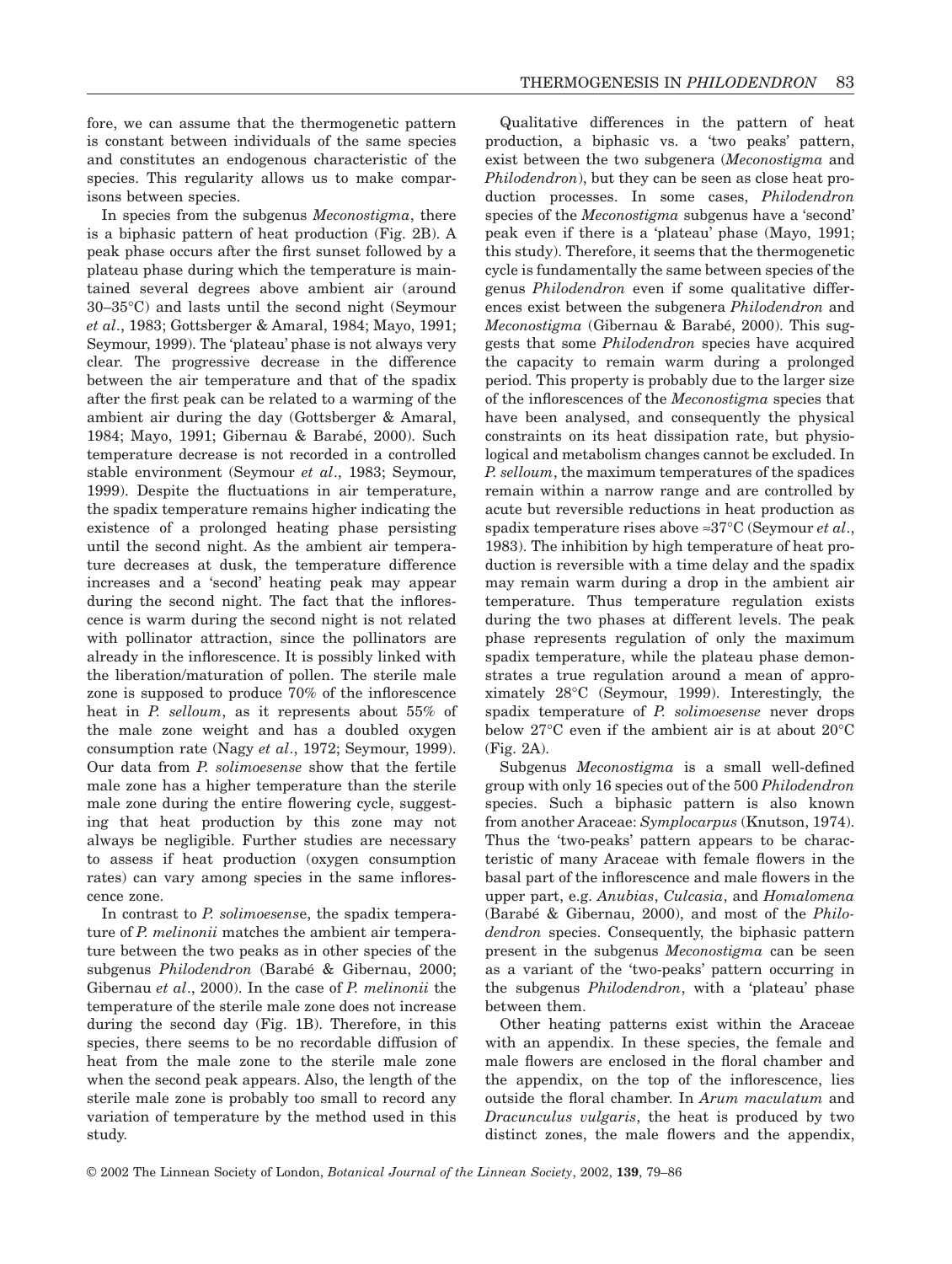but at different times (Bermadinger-Stabentheiner & Stabentheiner, 1995; Seymour & Schultze-Motel, 1999). Apparently, the female flowers do not produce heat. This pattern may be called triphasic, with first a minor episode of heating by the male flowers (floral chamber), then a major episode of thermogenesis in the appendix, and finally a long thermogenesis by the male flowers (floral chamber). Thus the inflorescence remains warm during its entire flowering cycle but due to different zones (Bermadinger-Stabentheiner & Stabentheiner, 1995; Seymour & Schultze-Motel, 1999). This thermogenesis pattern might be considered functionally similar to a biphasic pattern, but it appears more highly evolved because it results from the specialization and complementarity of two spadix parts (i.e. male zone and appendix).

When comparing the different thermogenetic cycles occurring in *Philodendron*, *Arum* and *Dracunculus,* some evolutionary trends clearly appear (Fig. 3). In all these genera, there is heat production by the male zone and sterile zone or the appendix in the case of *Arum* and *Dracunculus* (Fig. 3). In *P. melinonii*, the male zone starts to heat, followed by the sterile male zone during the first day. The increase in temperature is greater in the male zone than in the sterile male zone. However, no heating of the sterile male zone was detected during the second day. The same fundamental pattern occurs in *P. solimoesense.* The male zone heats first and more than the sterile zone, except that the spadix remains warm during the entire flowering cycle (Fig. 3). In *Arum* and *Dracunculus*, the male zone heats first and distinctly from the peak of the appendix whereas in *Philodendron* the two peaks of heat overlap even if fertile male flowers heat first. The appendice heats during the phase of pollinator attraction. Hours later, the fertile male flowers warm a second time before the second temperature peak of *Philodendron*, whereas the appendix remains cold. Given the fact that the tribe Areae (*Arum*, *Dracunculus*) is phylogenetically derived (French *et al*., 1995; Mayo *et al*., 1997) with respect to *Philodendron*, we postulate that there was a physiological modification of the thermogenetic cycle during the evolution of the family corresponding to a structural change. In the genus *Arum*, the heating of the sterile male zone occurring in the genus *Philodendron* was replaced by that of the appendix. This transfer of function corresponds to the appearance of a delay between the heating of the male zone and the appendix (Fig. 3). The heating of the male zone in *Arum* appears to be independent of pollinator attraction while the appendix function is directly linked with pollinator attraction. In this case, each zone is associated with different functions. On the contrary, in *Philodendron* both zones are synchronized and they participate together in the different functions.



**Figure 3.** Schematic represention of the thermogenetic cycles of *Arum maculatum* (Bermadinger-Stabentheiner & Stabentheiner, 1995)*, Dracunculus vulgaris* (Seymour & Schultze-Motel, 1999), *P. melinonii* and *P. solimoesense* (this study). The first day is the time when the insects arrive at the inflorescence.

In *Alocasia odora*, another variant of heat patterning occurs. Here, the inflorescence is composed of four parts, from the top to the bottom: an appendix, a staminate zone, a sterile zone and a pistillate zone. The flowering cycle can last five days and thermogenesis was observed in three parts (appendix, staminate and pistillate zones) with a more or less definite synchronized circadian rhythmicity, but the male zone and the appendix were nevertheless the warmest (Yafuso, 1993). This indicates that thermogenesis patterns vary among species and may have evolved differently in different taxa. In all cases, thermogenesis function is linked with pollination (pollinator attraction, odour emission, liberation/maturation of the pollen). Further studies are needed to assess whether or not the different patterns observed in species from different taxa reflect different physiological processes.

The present results have shown that the baseline pattern of thermogenesis is fundamentally the same in the subgenera *Meconostigma* and *Philodendron*. It would be interesting to study species belonging to the third subgenus, namely *Pteromischum*, to verify if this pattern of spadix temperature is a general characteristic of the genus *Philodendron*. In this genus,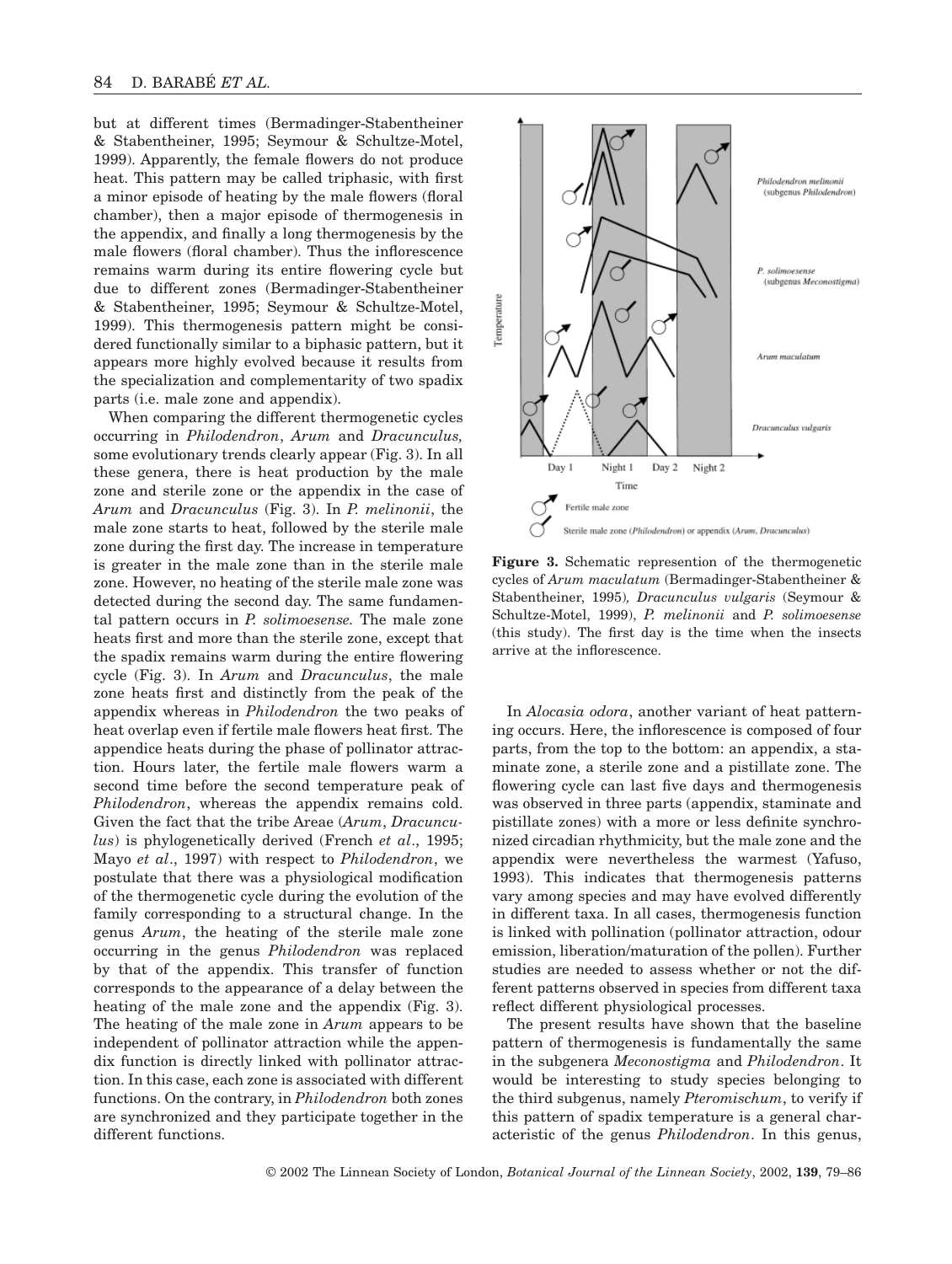the quantitative differences between the patterns observed in both subgenera may be linked with the size of the spadix, which constitutes a physical constraint. This hypothesis can be tested by measuring, for example, the spadix temperature of *P. adamantinum* or *P. brasiliense* which have relatively small inflorescences for species from the subgenus *Meconostigma* (Mayo, 1991).

# ACKNOWLEDGEMENTS

This research was partly supported by grants from the Natural Sciences and Engineering Research Council of Canada (41794-98), and the Fondation Marie-Victorin (Montréal) to D.B. We are grateful to the staff of the Environmental Laboratory at Petit Saut for technical support. Fieldwork was supported by the Office Franco-québécois pour la Jeunesse to F.F.

## REFERENCES

- **Azuma H, Thien LB, Kawano S. 1999.** Floral scents, leaf volatiles and thermogenic flowers in Magnoliaceae. *Plant Species Biology* **14:** 121–127.
- **Barabé D, Gibernau M. 2000.** Etude comparative de la production de chaleur chez quelques Araceae. *Adansonia* **22:** 253–263.
- **Barabé D, Lacroix C. 1999.** Homeosis, morphogenetic gradient and the determination of floral identity in the inflorescences of *Philodendron solimoesense* (Araceae). *Plant Systematics and Evolution* **219:** 243–261.
- **Bermadinger-Stabentheiner E, Stabentheiner A. 1995.** Dynamics of thermogenesis and structure of epidermal tissues in inflorescences of *Arum maculatum*. *New Phytologist* **131:** 41–50.
- **Chen J, Meeuse BJD. 1975.** Purification and partial characterization of two biologically active compounds from inflorescence of *Sauromatum guttatum* Schott (Araceae). *Plant and Cell Physiology* **16:** 1–11.
- **Dieringer G, Cabrera L, Lara M, Loya L, Reyes-Castillo P. 1999.** Beetle pollination and floral thermogenicity in *Magnolia tamaulipana* (Magnoliaceae). *International Journal of Plant Sciences* **160:** 64–71.
- **Elthon TE, Nickels RL, McIntosh L. 1989.** Mitochondrial events during development of thermogenesis in *Sauromatum guttatum* (Schott). *Planta* **180:** 82–89.
- **French JC, Chung MGHUR, YK. 1995.** Chloroplast DNA phylogeny of the Ariflorae. In: Rudall PJ, Cribb PJ, Cuttler DE, Humphries CJ, eds. *Monocotyledons, systematics and evolution,* Vol. I. Kew: Royal Botanic Gardens, 255–275.
- **Gibernau M, Barabé D. 2000.** Thermogenesis in three *Philodendron* species (Araceae) of French Guiana. *Canadian Journal of Botany* **78:** 685–689.
- **Gibernau M, Barabé D. 2002.** Pollination ecology of *Philodendron squamiferum* (Araceae). *Canadian Journal of Botany* **80:** in press.
- **Gibernau M, Barabé D, Cerdan P, Dejean A. 1999.** Beetle pollination of *Philodendron solimoesense* (Araceae) in French Guiana. *International Journal of Plant Sciences* **160:** 1135–1143.
- **Gibernau M, Barabé D, Labat D. 2000.** Flowering and pollination of *Philodendron melinonii* (Araceae) in French Guiana. *Plant Biology* **2:** 330–333.
- **Gottsberger G. 1989.** Beetle pollination and flowering rhythm of *Annona* spp. (Annonaceae) in Brazil. *Plant Systematics and Evolution* **167:** 165–187.
- **Gottsberger G. 1990.** Flowers and beetles in the South American Tropics. *Botanica Acta* **103:** 360–365.
- **Gottsberger G, Amaral A. 1984.** Pollination strategies in Brazilian *Philodendron* species. *Berichte der Deutschen Botanischen Gesellschaft* **97:** 391–410.
- **Ito K. 1999.** Isolation of two distinct cold-inducible cDNAs encoding plant uncoupling proteins from the spadix of skunk cabbage (*Symplocarpus foetidus*). *Plant Science* **149:** 167–173.
- **Knutson RM. 1972.** Temperature measurements of the spadix of *Symplocarpus foetidus* (L.) Nutt. *American Midland Naturalist* **88:** 251–254.
- **Knutson RM. 1974.** Heat production and temperature regulation in eastern skunk cabbage. *Science* **186:** 746– 747.
- **Laloi M, Klein M, Riesmeier JW, Müller-Röber B, Fleury C, Bouillaud F, Ricquier D. 1997.** A plant cold-induced uncoupling protein. *Nature* **389:** 135–136.
- **Mayo SJ. 1991.** A revision of *Philodendron* subgenus *Meconostigma* (Araceae). *Kew Bulletin* **46:** 601–681.
- **Mayo SJ, Bogner J, Boyce PC. 1997.** *The genera of Araceae.* Kew: Royal Botanic Gardens.
- **Meeuse BJD. 1975.** Thermogenic respiration in aroids. *Annual Review of Plant Physiology* **26:** 117–126.
- **Meeuse BJD. 1978.** The physiology of some sapromyophilous flowers. In: Richards AJ, ed. *The pollination of flowers by insects*. London: The Linnean Society of London, Academic Press, 97–104.
- **Meeuse BJD, Raskin I. 1988.** Sexual reproduction in the arum lily family, with emphasis on thermogenicity. *Sex Plant Reproduction* **1:** 3–15.
- **Moodie GEE. 1976.** Heat production and pollination in Araceae. *Canadian Journal of Botany* **54:** 545–546.
- **Nagy KA, Odell DK, Seymour RS. 1972.** Temperature regulation by the inflorescence of *Philodendron*. *Science* **178:** 1195–1197.
- **Prance GT, Arias JR. 1975.** A study of the floral biology of *Victoria amazonica* (Poepp.) Sowerby (Nymphaeaceae). *Acta Amazonica* **5:** 109–139.
- **Raskin I, Ehmann A, Melander WR, Meeuse BJD. 1987.** Salicylic acid: a natural inducer of heat production in arum lilies. *Science* **237:** 1601–1602.
- **Seymour RS. 1999.** Pattern of respiration by intact inflorescence of the thermogenic arum lily *Philodendron selloum*. *Journal of Experimental Botany* **50:** 845–852.
- **Seymour RS, Bartholomew GA, Barnhart MC. 1983.** Respiration and heat production by the inflorescence of *Philodendron selloum* Koch. *Planta* **157:** 336–343.